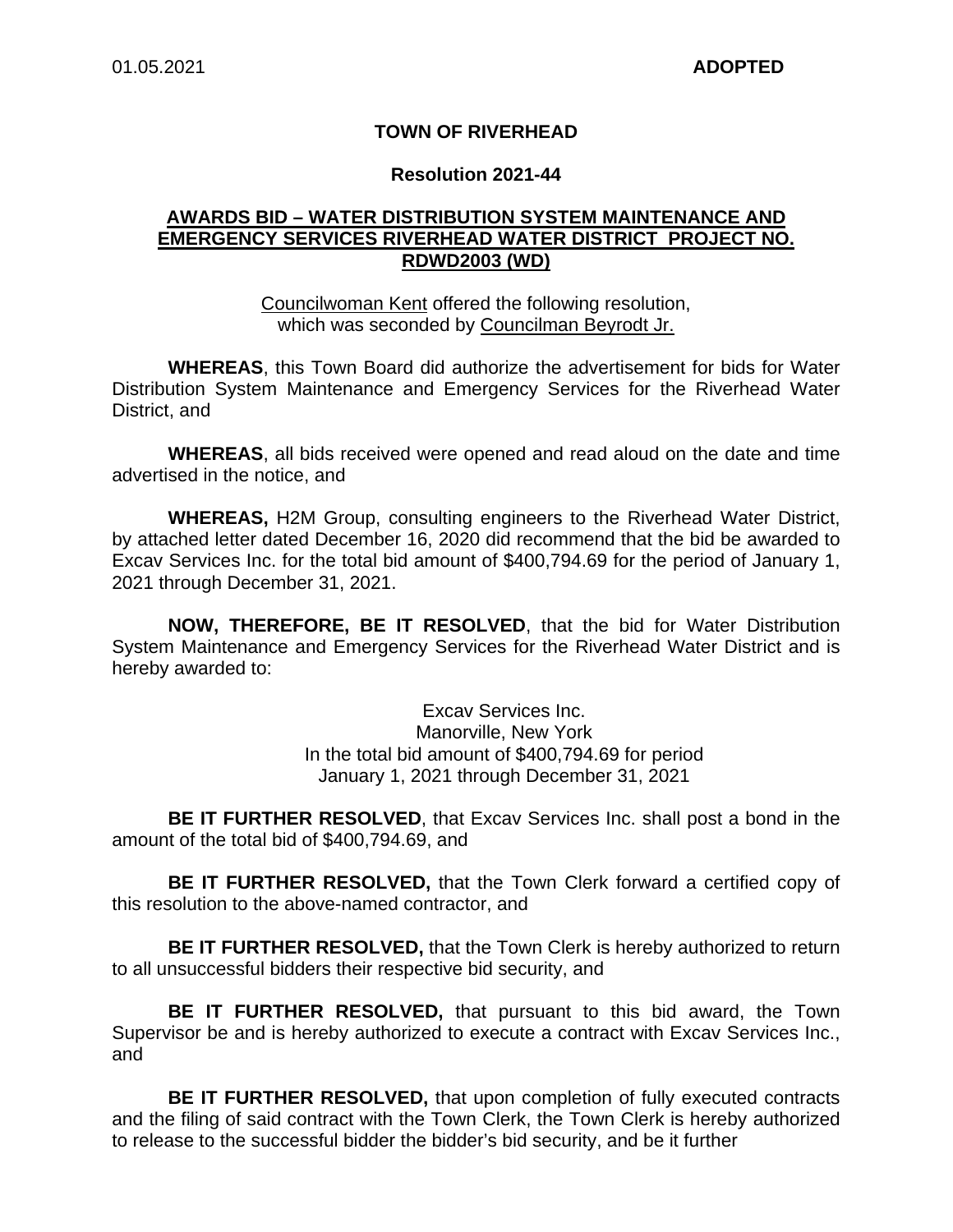**RESOLVED**, all Town Hall Departments may review and obtain a copy of this resolution from the electronic storage device and if needed, a certified copy of same may be obtained from the Office of the Town Clerk.

## **THE VOTE**

| <b>RESULT:</b> | <b>ADOPTED [UNANIMOUS]</b>                                    |
|----------------|---------------------------------------------------------------|
| <b>MOVER:</b>  | Catherine Kent, Councilwoman                                  |
|                | <b>SECONDER:</b> Frank Beyrodt Jr., Councilman                |
| AYES:          | Yvette Aguiar, Tim Hubbard, Catherine Kent, Frank Beyrodt Jr. |